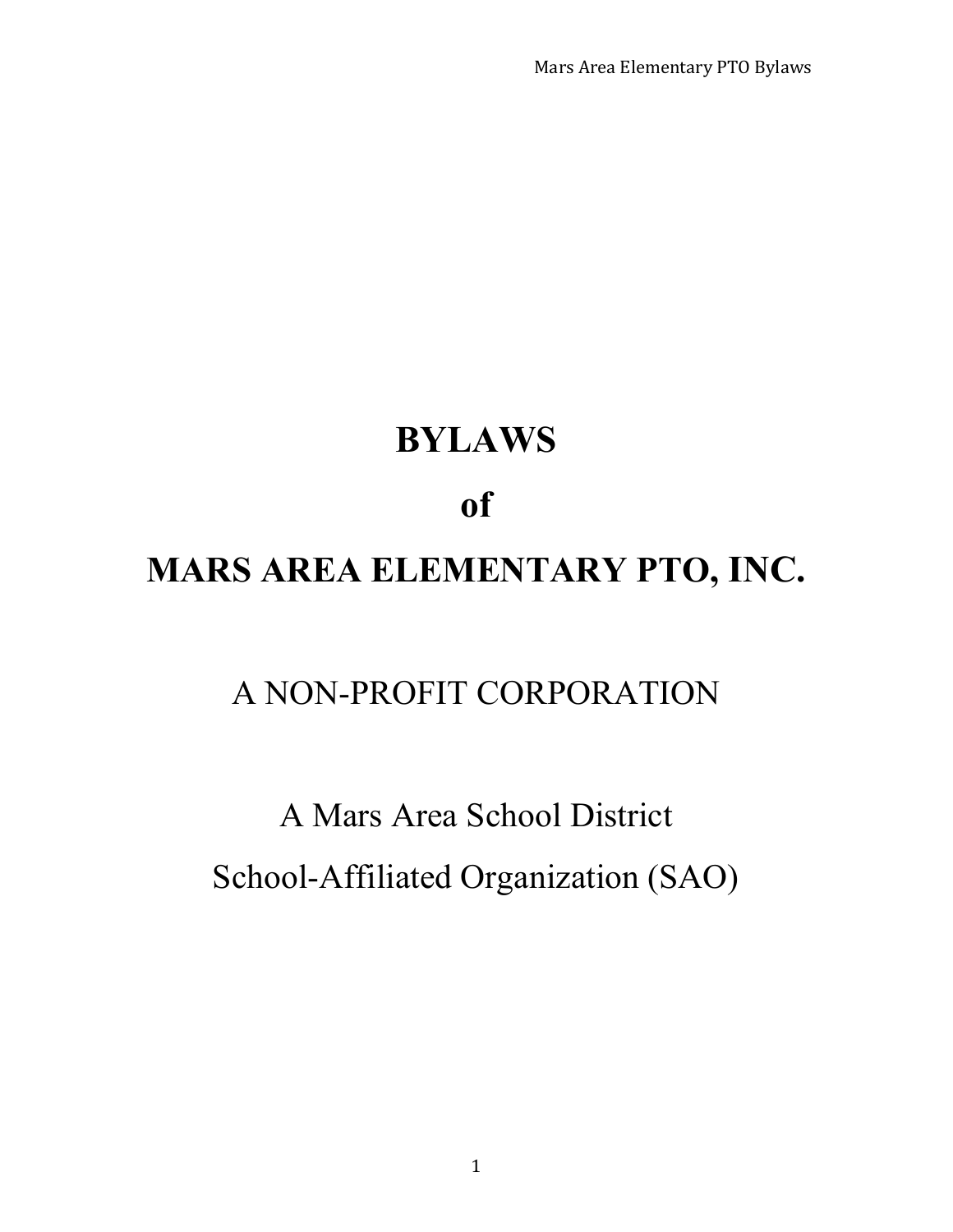### **Contents**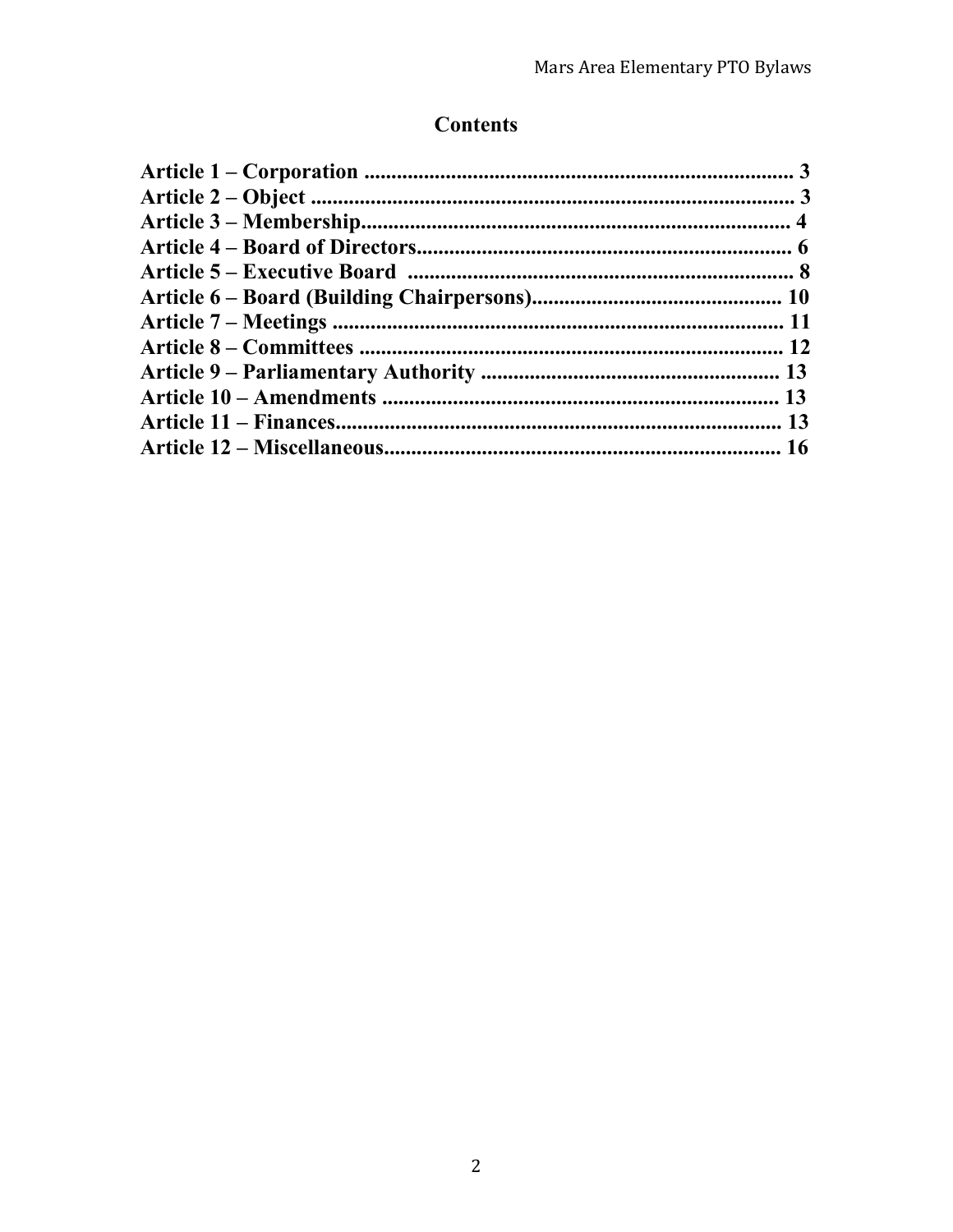#### Section 1.1 Legal Name.

#### **Article 1 – Corporation**

The name of this non-profit corporation shall be the Mars Area Elementary PTO, Inc., hereinafter referred to as the PTO or the Corporation.

Section 1.2 Principle Office. The principle office of the Corporation shall be located in Butler County, Pennsylvania.

#### Section 1.3 Definition of Bylaws.

These bylaws constitute the code of rules adopted by the PTO for the regulation and management of its affairs.

#### **Article 2 – Object**

#### Section 2.1 Purpose.

The purpose of this Corporation shall be to provide activities, materials, programs, and opportunities to enhance the educational opportunities of all Mars Area elementary school students. "Elementary school students" shall include all school students considered to be elementary students (grade levels K-6) by the Mars Area School **District** 

Section 2.2 Objectives. The objectives of this Corporation shall include but shall not be limited to:

A. To provide funds for student activities, such as field trips, presentations, etc.

B. To provide a forum for a communication network between teachers, parents, and principals.

C. To recruit volunteers to work in and with the schools and their staff.

D. To provide educationally-enriching experiences for Mars Area elementary students beyond what would otherwise be provided by the school district and its staff.

Section 2.3 Leadership.

This purpose and these objectives are to be promoted and maintained by the Board of Directors elected by the voting members of the PTO.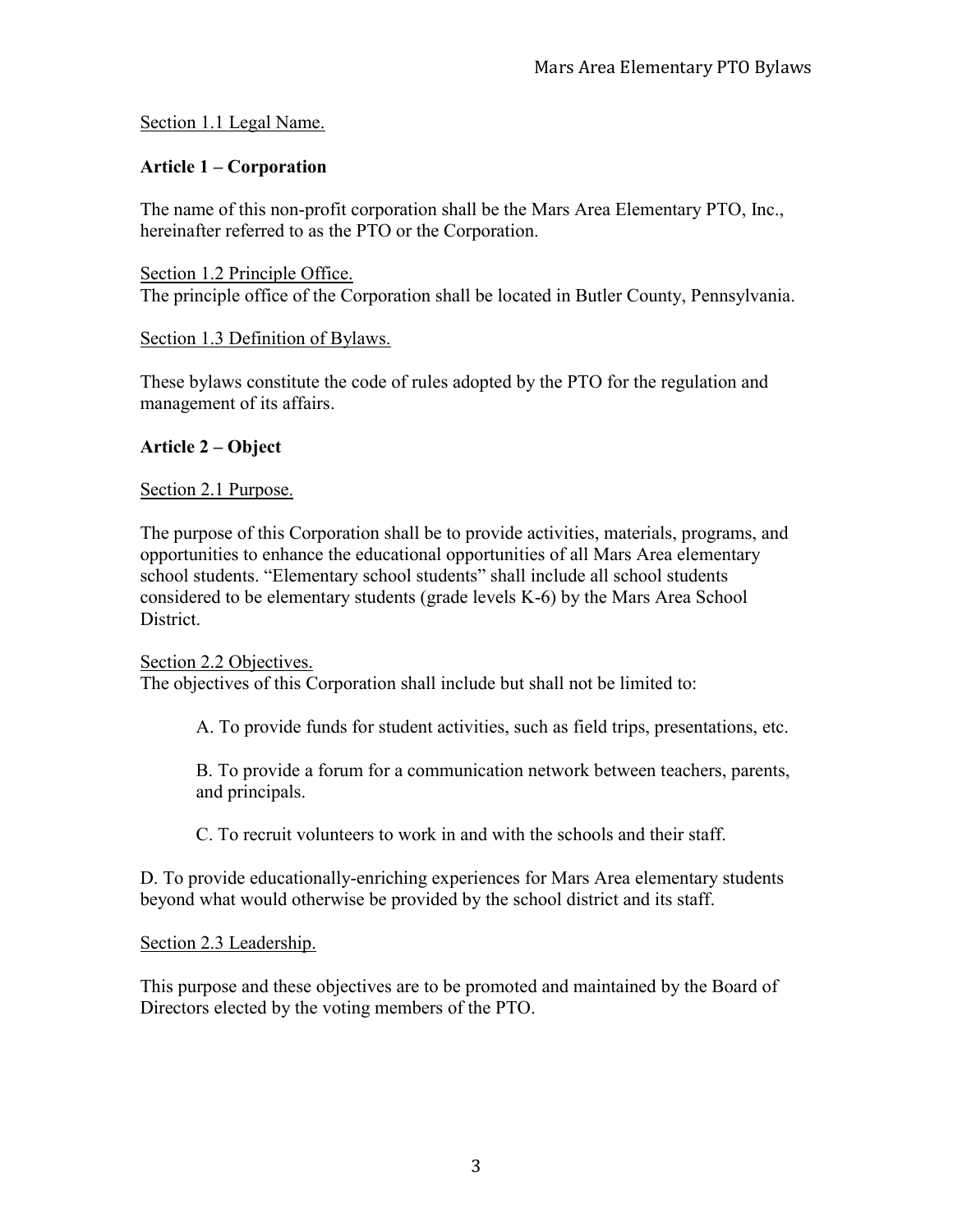#### Section 2.4 IRS Section 501(c)(3).

This purpose and these objectives are to be carried out in a manner consistent with the requirements for a tax-exempt organization under  $501(c)(3)$  of the Internal Revenue Code.

#### **Article 3 – Membership**

Section 3.1 Classification of Members. This corporation shall have two classes of membership:

- 1. Non-Voting Members.
- 2. Voting Members.

#### Section 3.2 Requirements.

Any person who meets the following criteria shall be classified as a Member:

- 1. Any parent/legal guardian of a Mars Area elementary school student is automatically considered a member.
- 2. Any Mars Area elementary school teacher is automatically considered a member.
- 3. Any Mars Area School District administrator involved with the elementary school students is automatically considered a member. This shall include, but not be limited to, the elementary school principal(s), the superintendent(s), and other related school administrators.

#### Section 3.3 Dues & Assessments

There shall be no dues and assessments of membership.

#### Section 3.4 Term of Membership.

The term of membership shall be for so long as a member meets the criteria for membership as defined in Section 3.2 above.

#### Section 3.5 Voting Rights of Members.

The following are the voting rights for both classes of membership:

A. Administrative (Non-Voting) Members: Persons who are members by virtue of their position with the school district will have no voting rights within the PTO. This includes all administration officials and teachers, including teacher liaisons, but excluding those officials and teachers who have students in the elementary schools.

B. Non-Administrative (Voting) Members: Each non-administrative member shall be entitled to one vote on each matter submitted to a vote of members.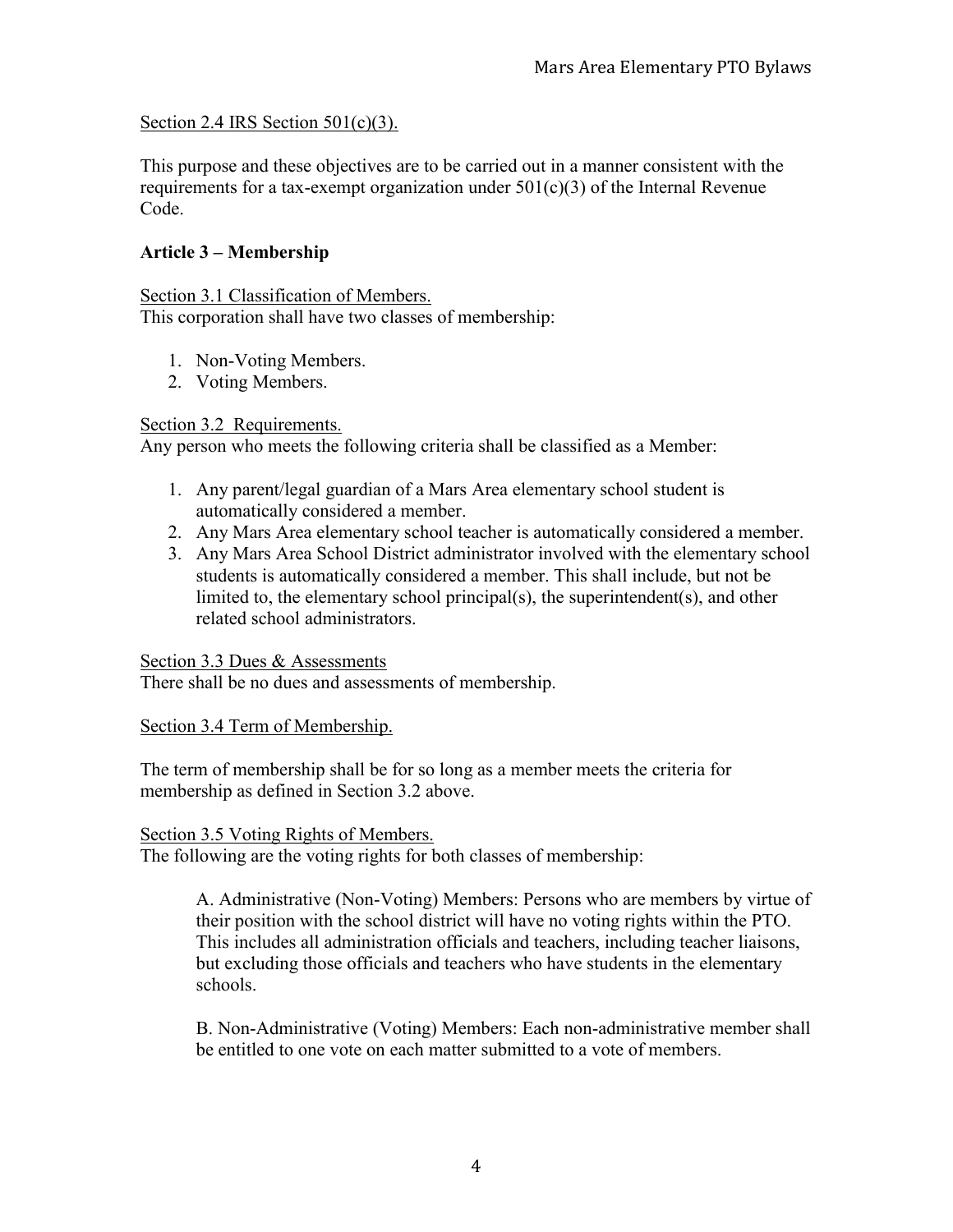Section 3.6 Transferability of Membership.

The membership in this Corporation is non-transferable and non-assignable.

#### Section 3.7 Termination of Membership.

A. Membership in this Corporation can be terminated by the Board of Directors for any of the following, and for no other reasons.

- 1. Receipt by the Board of Directors of the written resignation of a member, executed by the member or the member's duly authorized attorney in fact.
- 2. The death of a member.
- 3. The failure of a member to follow and abide by the rules, regulations, and ideals set forth by this Corporation in accordance with said bylaws and PTO policies or resolutions.

B. If the terminated member chooses to appeal, the following process shall be followed. A request for a hearing before the Board of Directors shall be sent in writing within 10 days of notification of termination.

- 1. A hearing is then to be held before the Board of Directors with member in dispute and any requested representation within 30 days.
- 2. A final and binding decision is to be rendered by the Board of Directors within 30 days of the hearing.
- 3. Reinstatement can only occur if the appeal is successful.

#### Section 3.8 PTO Hierarchy

A. Building Principals – Building Principals must approve all information distributed by the PTO.

B. Executive Board – The PTO shall have a President, a Vice President, a Secretary, and a Treasurer as set forth in Article 5.

C. Board (Building Chairpersons) – Each school building housing elementary students will be assigned one or more Chairpersons. These Chairpersons shall be elected annually by the membership at large and shall also serve as members of the Board of Directors. The Chairpersons shall be responsible for overseeing/coordinating the PTO activities within their respective buildings. See Article 6.

D. Teacher Liaisons – Various elementary teachers may be appointed as Teacher Liaisons as needed. The Teacher Liaisons shall represent the interests of the elementary teaching staff to the PTO and shall also be responsible for serving as a communication conduit between the PTO and the elementary teaching staff. One Teacher Liaison shall be present at the monthly PTO board meetings during the school year.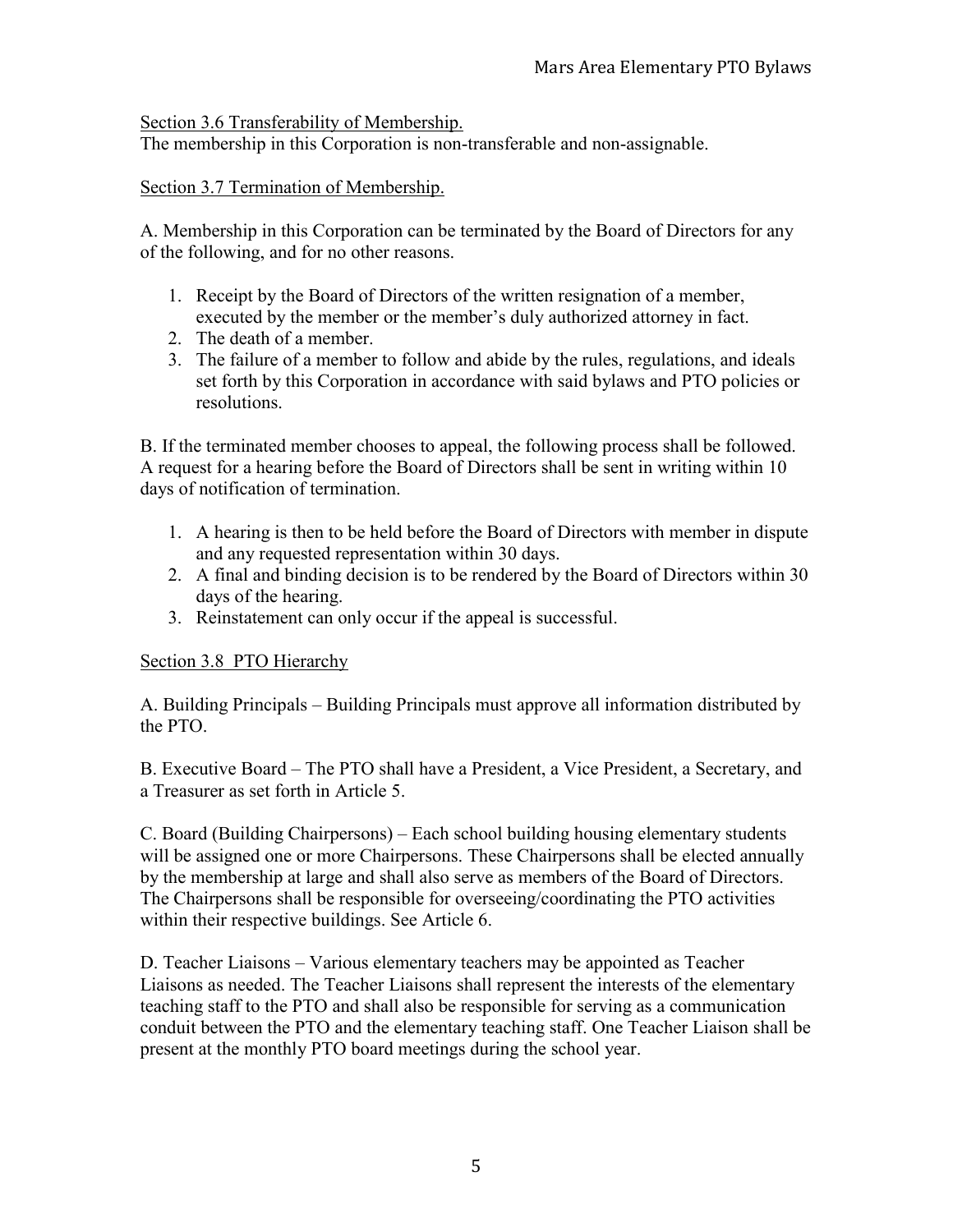E. Subcommittees – Each elementary building shall have such subcommittees as needed to carry out PTO activities within the building. The subcommittees will report to the Executive Board.

#### **Article 4 – Board of Directors**

#### Section 4.1 Definition of Board of Directors.

The Board of Directors is that group of persons vested with the management of the business and affairs of this Corporation. The Board of Directors shall consist of the Executive Board and the Board (Building Chairpersons). At least 2 members of the Executive Board must be represented in the Board of Directors and present at all meetings.

#### Section 4.2 Elections.

The May PTO meeting shall be designated as the Annual Meeting at which time elections shall take place. The Board (Building Chairpersons) shall be chosen by the membership at large. The Board (Building Chairpersons) shall elect the Executive Board.

#### Section 4.3 Number of Board Directors.

The business and affairs of this Corporation shall be managed and controlled by a Board of Directors of not less than eight (8) nor more than sixteen (16) directors.

#### Section 4.4 Terms of Office.

A. Each director shall serve a term of one (1) year.

B. There is no limit to the number of successive terms a member of the Board of Directors can serve, so long as he/she continues to meet the criteria for a voting member.

#### Section 4.5 Regular Board of Director Meetings.

A. Regular meetings of the Board of Directors shall be held at least once a month or as determined by the Board of Directors.

B. The time and place of each meeting shall be determined by the President and each member shall be given at least five (5) days notice prior to such meeting.

#### Section 4.6 Quorum.

A majority of the elected Board of Directors will constitute a quorum. The act of a majority present at a meeting at which a quorum is present will be the Act of the Board of Directors. At least 2 members of the Executive Board must be represented in the Board of Directors.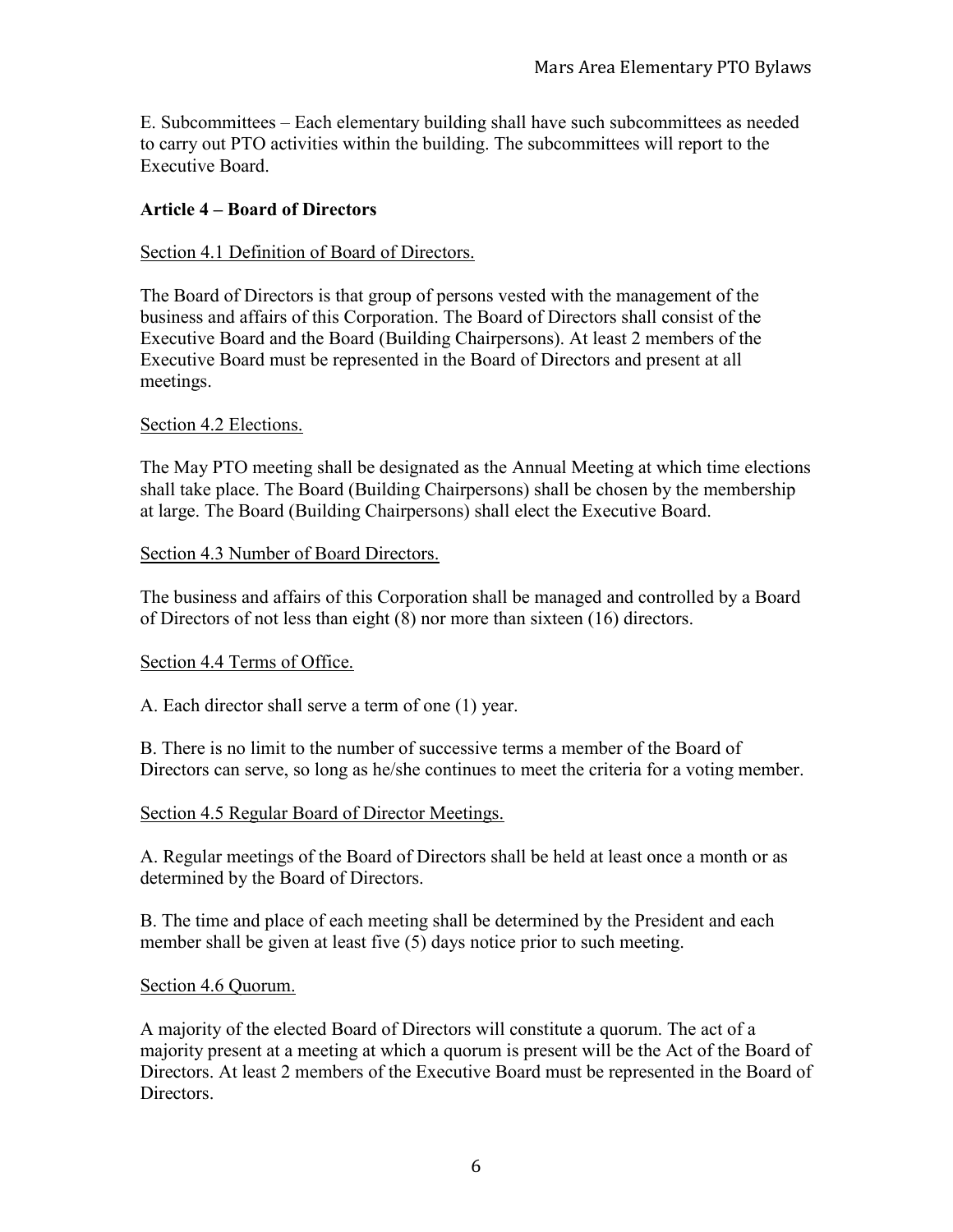#### Section 4.7 Absence of Board of Directors Member.

A. The Board of Directors, by a two-thirds vote of entire Board of Directors, may remove a member who is absent from three (3) consecutive regular meetings of the PTO without valid cause; provided that upon their being absent from two (2) of such meetings, such member is notified in writing at least five (5) days prior to the third meeting, of the contemplated action of the Board of Directors, and after being absent from the third meeting, should said member fail to attend the fourth meeting with a valid explanation. The validity of such explanation shall be determined by the Board of Directors and such determination shall be final.

B. The Board of Directors, by a two-thirds vote of entire Board of Directors may remove a member who is absent from four (4) regular meetings of the Board of Directors in a fiscal year without valid cause; provided that upon their being absent from three (3) of such meetings, such a member is notified in writing at least five (5) days prior to the fourth meeting, of the contemplated action of the Board of Directors and after being absent from the fourth meeting, should said member fail to attend the fifth meeting with a valid explanation. The validity of such explanation shall be determined by the Board of Directors and such determination shall be final.

#### Section 4.8 Removal of Board of Directors.

Any Board of Directors member elected or appointed to office may be removed by a twothirds majority of the entire Board of Directors, whenever in their judgment the best interests of this Corporation will be served as defined in Section 3.7.

#### Section 4.9 Compensation.

A. Board of Directors shall not receive compensation for their services as such, but may otherwise be gainfully employed by the Corporation and, by resolution of the Board of Directors may be reimbursed for necessary expenses.

B. Board of Directors will be prohibited from the transaction of business, for their companies or their place of work, with the PTO unless approved by two-thirds of the remaining Board of Directors.

#### Section 4.10 Vacancies.

In the event of a vacancy in the Board of Directors, the President shall nominate a candidate to fill the vacant position. This candidate must then be approved by a twothirds vote of the entire Board of Directors. Each newly elected member shall serve the unexpired term of the director being replaced.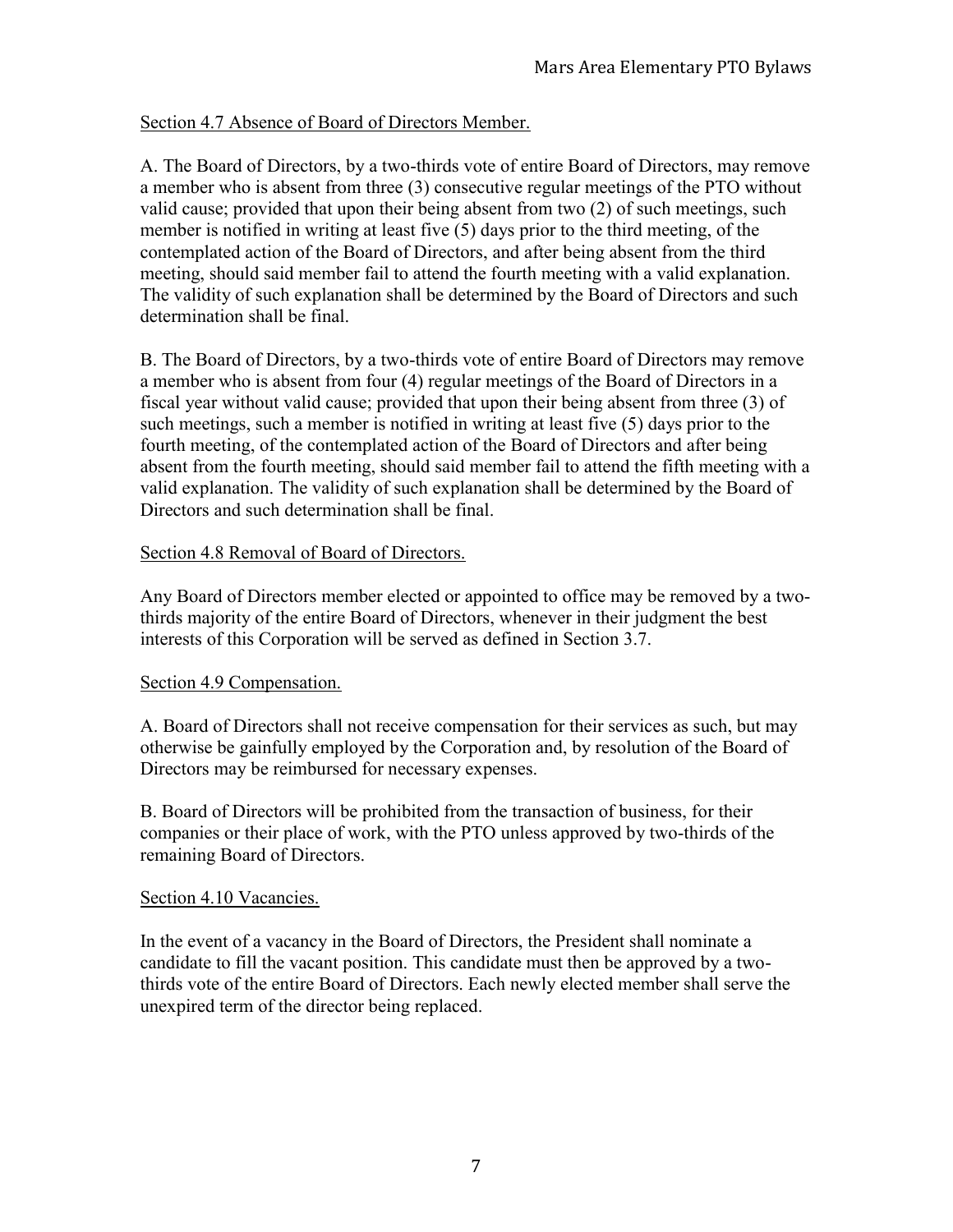#### **Article 5 – Executive Board**

#### Section 5.1 Roster of Executive Board.

The officers of the Corporation shall be a President, a Vice President (one or more to be determined by the Board of Directors), a Secretary, and a Treasurer.

#### Section 5.2 Duties of Executive Board.

The Executive Board shall perform the duties prescribed in the parliamentary authority and these bylaws.

- 1. President The President shall be the principal executive officer of the Corporation and shall in general supervise and control all of the business affairs of the Corporation. He/She shall preside at all meetings of the Board of Directors. He/She may sign, with the Secretary or any other proper officer of the Corporation authorized by the Board of Directors, any deeds, mortgages, bonds, contracts, or other instruments which the Board of Directors has authorized to be executed, except in cases where the signing and execution thereof shall be expressly delegated by the Board of Directors or agent of the Corporation, and in general he/she shall perform all duties as may be prescribed by the Board of Directors from time to time. The President shall appoint, with Board of Directors' approval, from time to time such committees as may be, in judgment, desirable. The President shall be an ex-officio member of such committees and such committees shall function under the President's direction and supervision.
- 2. Vice President The Vice President shall have such powers and perform such duties as may be delegated to him/her by the President. In the absence or disability of the President, he/she shall perform the duties and exercise the powers of the President.
- 3. Secretary The Secretary shall keep the minutes of all meetings of the Board of Directors and any other meeting to which the Secretary is designated by the President to attend, in books provided for such purposes; he/she shall attend to the giving and serving of all notices; he/she shall sign with the President, or the Vice President, in the name of the Corporation thereto; he/she shall have charge of all books and papers as the Board of Directors may direct, and he/she shall perform in general all the duties incident to the office of Secretary subject to the control of the Board of Directors. He/She shall submit such reports to the Board of Directors or members as may be requested by them within thirty (30) days.
- 4. Treasurer The Treasurer shall have charge and custody of and be responsible for all funds and securities of the Corporation, receive and give receipts for monies due and payable to the Corporation from any source whatsoever, and to oversee deposits of all such monies in the name of the Corporation in such banks, trust companies, or other depositories as shall be selected in accordance with the provisions of these bylaws; and in general perform all the duties incident to the office of Treasurer and such other duties as from time to time may be assigned to him/her by the President or the Board of Directors.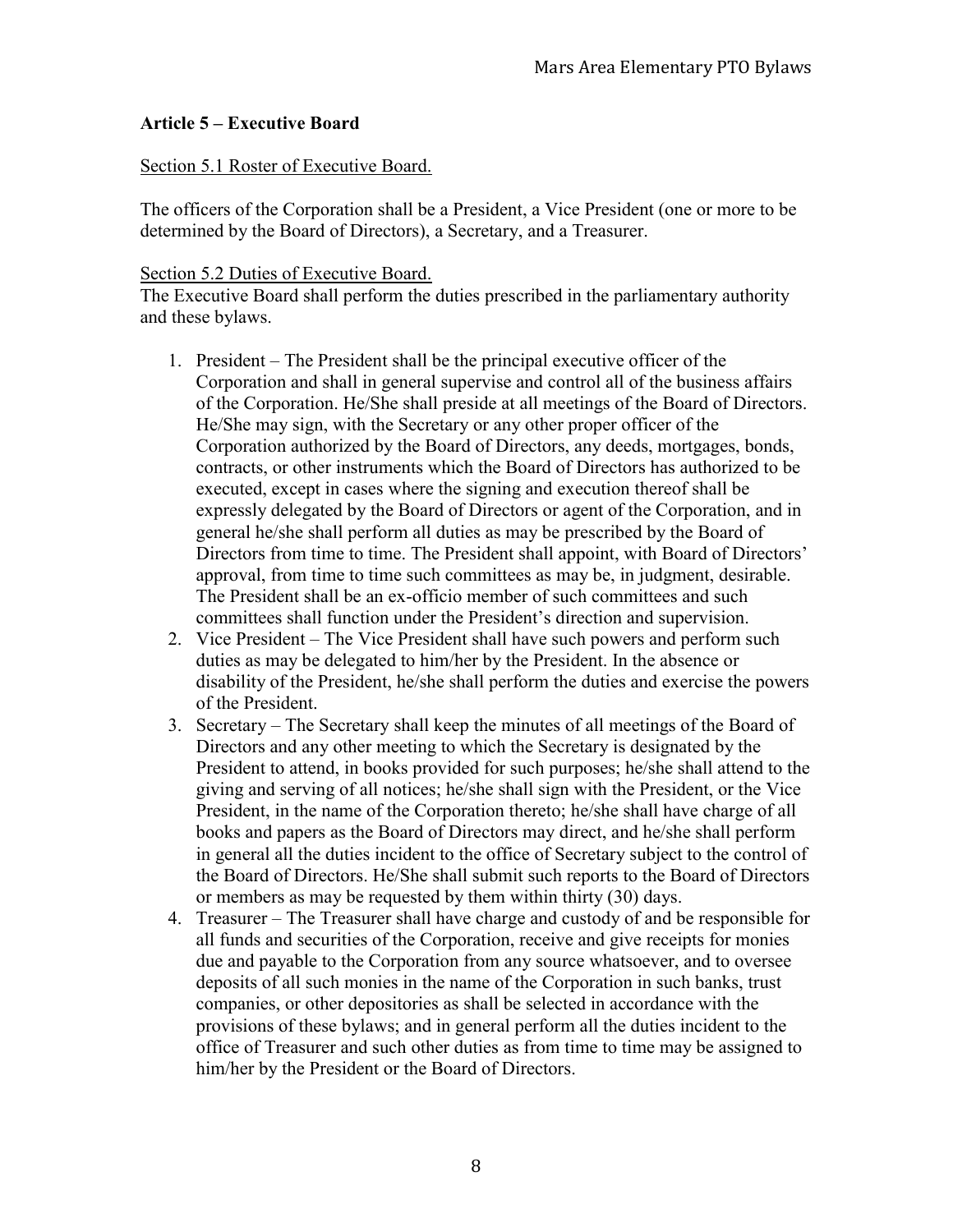#### Section 5.3 Election of Executive Board.

Each of the members of this Corporation will be elected by the Board (Building Chairpersons) at the Annual Meeting. Each member of the Executive Board will remain in office until a successor to the office has been elected.

#### Section 5.4 Nominations for Executive Board.

A. All nominees for executive board must currently be a member of the Board of Directors and will continue to be an eligible voting member for the year in which he/she shall serve if elected.

B. Any member may be nominated for the Executive Board by another Board of Directors member at the Annual Meeting. Nominations must be seconded by another Board of Directors member.

#### Section 5.5 Term of Office.

The term of office for each elected officer shall be one (1) fiscal year. Officers may serve consecutive terms.

#### Section 5.6 Removal of Executive Board

Any officer elected or appointed to office may be removed by a two-thirds majority of the entire Board of Directors, whenever in their judgment the best interests of the Corporation will be served, in accordance with Section 4.6.

#### Section 5.7 Vacancy of Executive Board. Conditions of replacement due to vacancies:

A. In the event that the office of the President is vacated, for any reason, the Vice President shall assume the position of President for the remainder of the term of office.

B. In the event that the office of any position other than the Presidency is vacated, the President shall submit a recommended replacement to the Board of Directors. The Directors must then approve the recommendation by a two-thirds majority of the entire Board of Directors.

#### Section 5.8 Multiple Office Holders.

A person may hold more than one office simultaneously, for example, one person may hold the offices of Vice President and Building Chairperson. However, the same person may not hold more than one office on the Executive Board.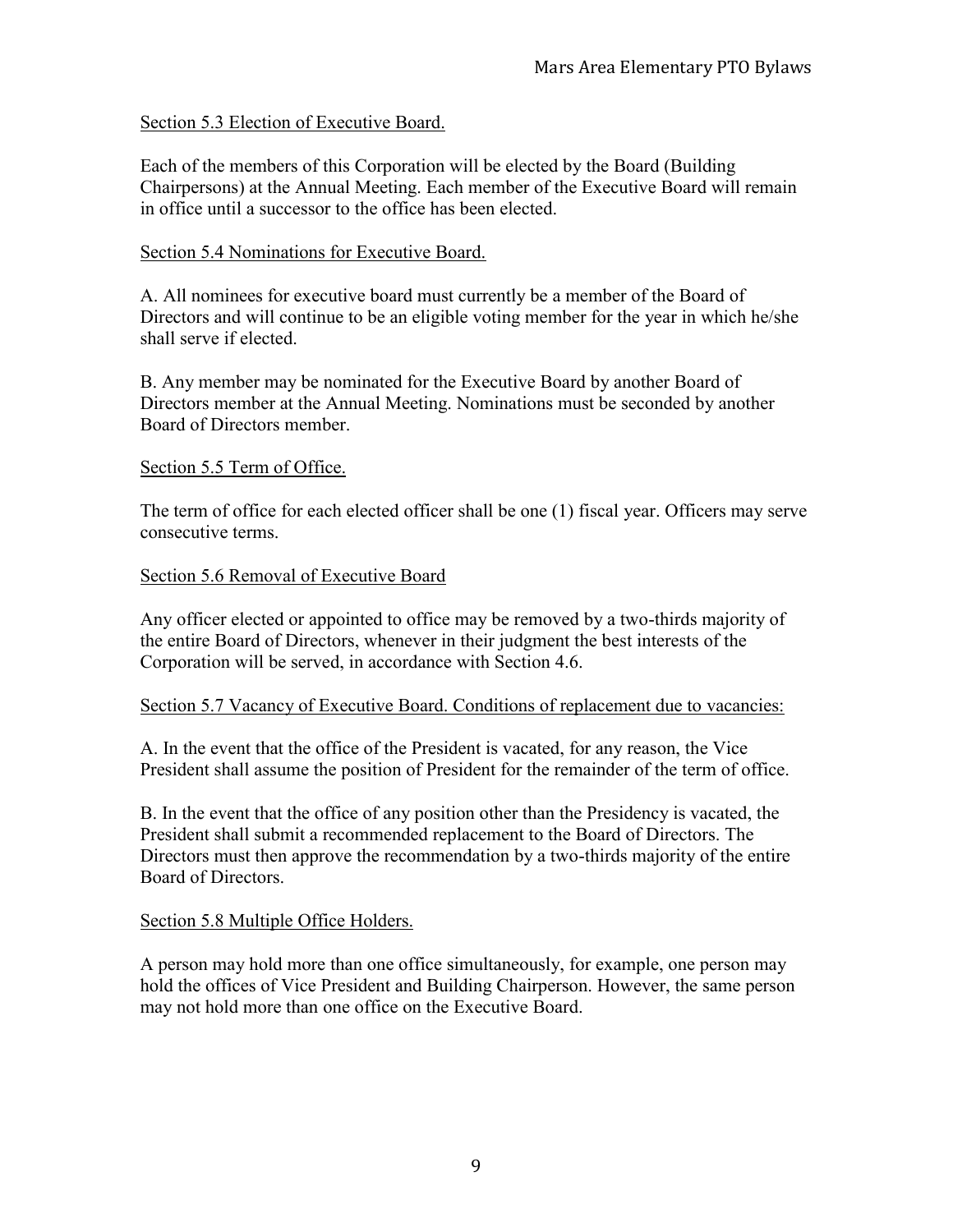#### **Article 6 – Board (Building Chairpersons)**

Section 6.1 Board (Building Chairperson) Responsibilities.

- 1. Important PTO business is conducted at the monthly meetings and each Board member is expected to attend. If a Chairperson is unable to attend, he/she must notify the President or Vice President. If a Chairperson misses more than four (4) meetings, his/her position may be revoked.
- 2. PTO Building Chairpersons are responsible for attending certain functions throughout the year at their respective buildings. Examples of such functions shall include, but shall not be limited to, orientation and kindergarten registration.
- 3. PTO Building Chairpersons shall maintain communication with the committee chairpersons at their building.
- 4. PTO Building Chairpersons shall encourage parent participation and involvement in PTO activities whenever possible.

#### Section 6.2 Election of Building Chairpersons (Board).

Each of the Building Chairpersons will be elected by the membership at large at the Annual Meeting. Each Chairperson will remain in office until a successor to the office has been elected.

#### Section 6.3 Nominations for Board (Building Chairperson).

- 1. All nominees for Building Chairperson must currently be an eligible voting member and will continue to be an eligible voting member for the year in which he/she shall serve as Chairperson if elected.
- 2. In accordance with the District policy for *School-Affiliated Organizations*, District employees, including advisors, sponsors, and coaches, may not be nominated or elected to serve on the Board of Directors. These individuals may serve in an advisory capacity ONLY, as they shall not control the money and/or accounts and/or make purchases on the SAO's behalf. Board-approved volunteer advisors, sponsors, and/or coaches are exempt from this section requirement.
- 3. Except as stated above, any voting member may be nominated for the Building Chairperson position by another voting member at the Annual Meeting. Nominations must be seconded by another voting member.
- 4. The nominations for Building Chairpersons are accepted at the Annual Meeting in May as described in Section 4.2.

#### Section 6.4 Term of Office.

The term of office for each elected Building Chairperson shall be one (1) fiscal year, see article 11.2. Chairpersons may serve consecutive terms.

#### Section 6.5 Removal of Board (Building Chairpersons).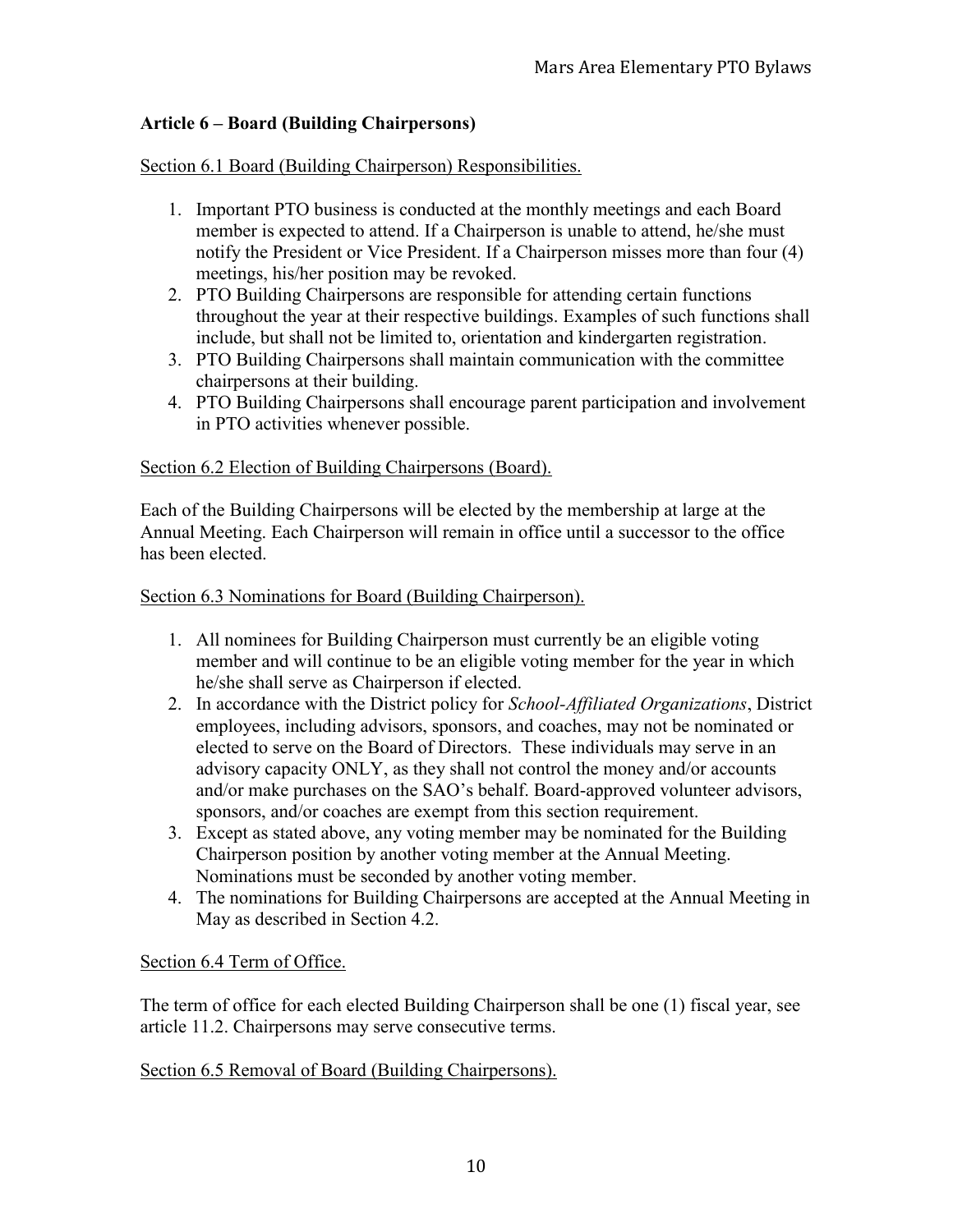Any Chairperson elected or appointed to office may be removed by a two-thirds majority of the entire Board of Directors, whenever in their judgment the best interests of the Corporation will be served.

#### Section 6.6 Vacancy of Office.

Conditions of replacement due to vacancies:

In the event that the office of Building Chairperson is vacated, the President shall submit a recommended replacement to the Board, if in his/her judgment, a replacement is necessary for the remainder of the term. The entire Board of Directors must then approve the recommendation by a two-thirds majority.

#### **Article 7 – Meetings**

Section 7.1 Annual Business Meeting.

A. There shall be an Annual Meeting held at the May PTO Meeting.

B. The time and place of such meeting will be determined by the Board of Directors.

- C. The agenda of this meeting shall be as follows
	- a. Reports of Board of Directors and committees.
	- b. Old business.
	- c. Nominations and elections of new Board of Directors members.
	- d. Motions, resolutions, and new business.
	- e. Adjournment.

#### Section 7.2 Special Meetings

Special meetings of this Corporation can and may be held at various times.

- 1. A special meeting of the Board of Directors may be called at any time by the President, or upon written request signed by two (2) Board of Director members in accordance with Section 4.6.
- 2. The time and place of such meeting will be determined by the Board of Directors.
- 3. Notice of such meeting in writing, showing the purpose thereof, shall be delivered to each member of Board of Directors not less than five (5) days prior to the meeting date.

#### **Article 8 – Committees**

Section 8.1 Creation.

Standing or special committees may be created as follows:

A. Standing Committees: Standing committees may be created by majority vote of the Board of Directors. The President shall appoint the chairperson of standing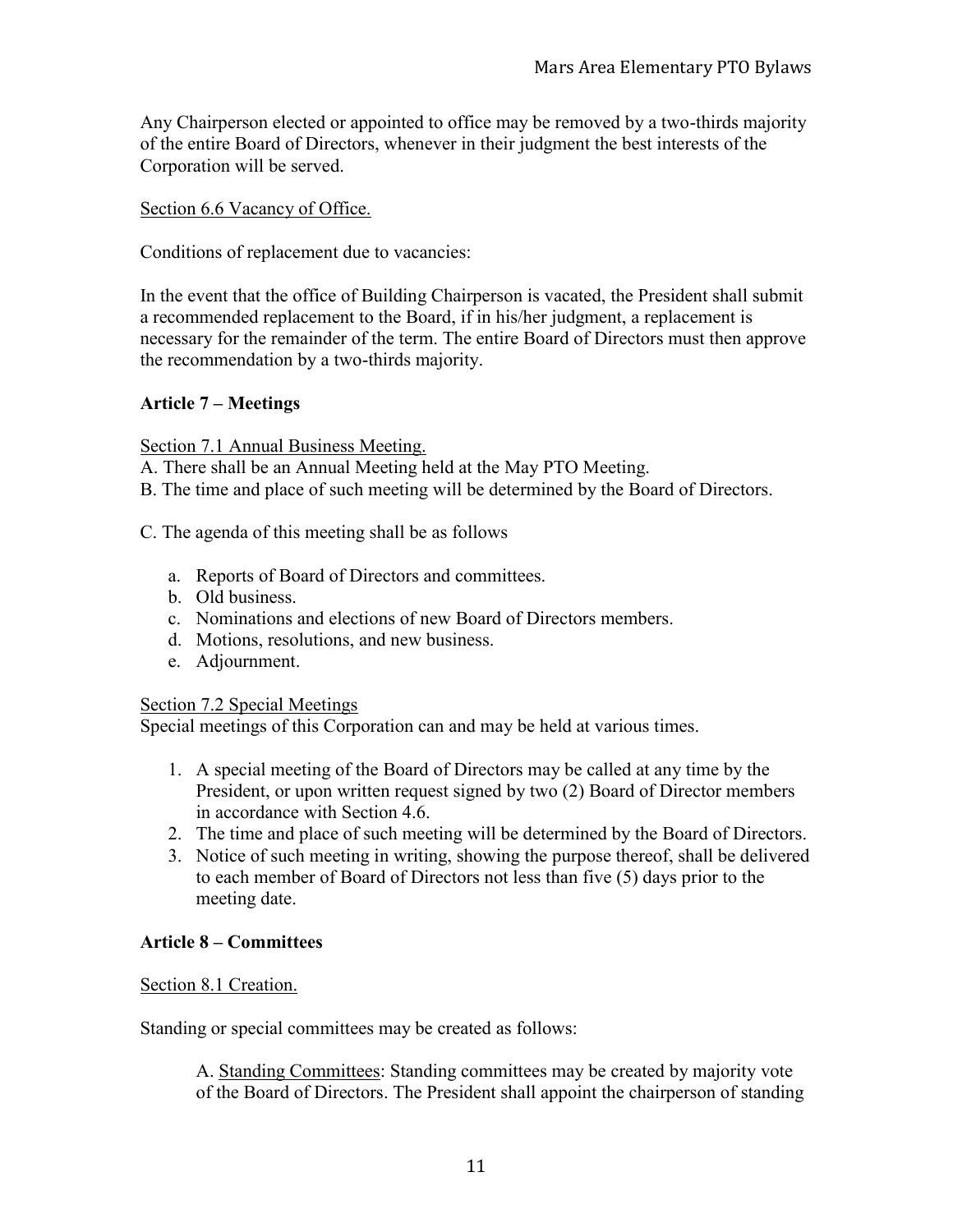committees with the approval of the Board of Directors. Standing committees may be dissolved by a majority vote of the Board of Directors.

B. Special Committees: Any Board of Director member may create a special committee with the approval of the Board of Directors. Special committees shall be assigned a date to report at the time of their creation. The officer creating the special committee shall appoint the chairperson with the approval of the Board of Directors. Special committees may be dissolved by a majority vote of the Board of Directors.

#### Section 8.2 Eligibility of Committee Chairpersons and Members.

In accordance with the District policy for *School-Affiliated Organizations*, District employees, including advisors, sponsors, and coaches, may not be nominated or elected to serve as a Committee Chair or Member. District employees may serve in an advisory capacity ONLY, as they shall not control the money and/or accounts and/or make purchases on the SAO's behalf. Board-approved volunteer advisors, sponsors, and/or coaches are exempt from this section requirement.

#### Section 8.3 Reports.

Standing committees shall report at a minimum of two (2) meetings per fiscal year. One of those reports shall occur at the Annual Meeting. Special committees shall report as designated in Section 7.1 (B).

Section 8.4 Limitations.

No committee will have authority of the Board of Directors in reference to any of the following:

A. Filling of vacancies on the Board of Directors.

- B. Adoption, amendment, or repeal of bylaws.
- C. Amendment or repeal of any resolution of the Board of Directors.

#### Section 8.5 Finance Committee.

The Finance Committee shall be a standing committee and shall consist of the President, Vice President, Secretary, and Treasurer. The Treasurer shall serve as the chairperson of the Finance Committee. The Finance Committee shall be responsible for the maintenance of the Corporation's accounts and preparation of all financial reports for the Corporation. Only members of the Finance Committee shall have signature and withdrawal power over Corporation funds. The Finance Committee shall ensure that the Corporation's funds are kept in an FDIC insured account. The Finance Committee shall provide any member who submits a written request for a quarterly and year-to-date statement. The request shall contain an explanation deemed reasonable by the Finance Committee and shall be given a response within thirty (30) days of the end of the quarter in which the request is made. The Finance Committee shall unanimously approve an annual budget that is required to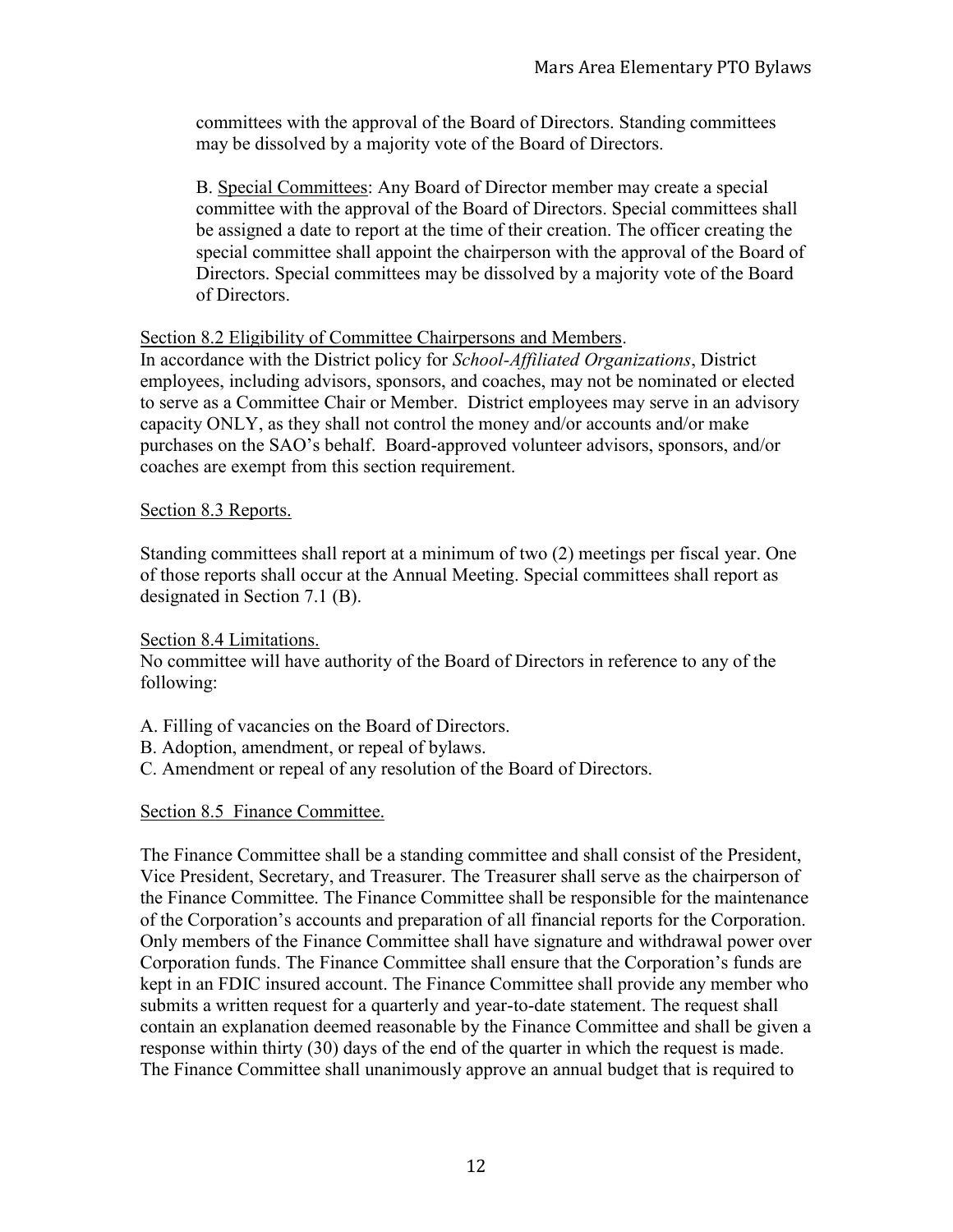contain income that is at least equal to expenditures. The treasurer will then present the proposed budget to the Board of Directors for final vote and approval.

#### **Article 9 – Parliamentary Authority**

#### Section 9.1 Robert's Rules of Order.

The rules contained in Robert's Rules of Order (the most recent edition purchased by the Corporation for the use of the Corporation) shall govern this Corporation in all cases where they are not inconsistent with these bylaws and any special rules of order this Corporation may adopt.

All meetings of the Board of Directors and committees shall be conducted in accordance with Robert's Rules of Order.

#### **Article 10 – Amendments**

Section 10.1 Power To Amend. These bylaws may only be amended, revised, or altered by the vote of the Board of Directors.

Section 10.2 Voting Requirement.

A two-thirds majority vote of the Board of Directors present in person at such duly convened meeting is necessary to amend these bylaws in accordance with Section 4.6.

Section 10.3 Meeting. These bylaws may be amended or rescinded at any duly convened meeting for such purpose.

#### Section 10.4 Notification.

Written notification of such meeting and of the proposed amendment must be sent to all Board of Directors not less than five (5) days prior to the scheduled meeting.

#### **Article 11 – Finances**

Section 11.1 Bonding of Treasurer. The Corporation shall take the necessary steps to insure the bonding of its Treasurer.

Section 11.2 Fiscal Year. The fiscal year of this Corporation shall run from July 1 to June 30. Mars Are Elem. PTO By-Laws -13-

Section 11.3 Execution of Documents.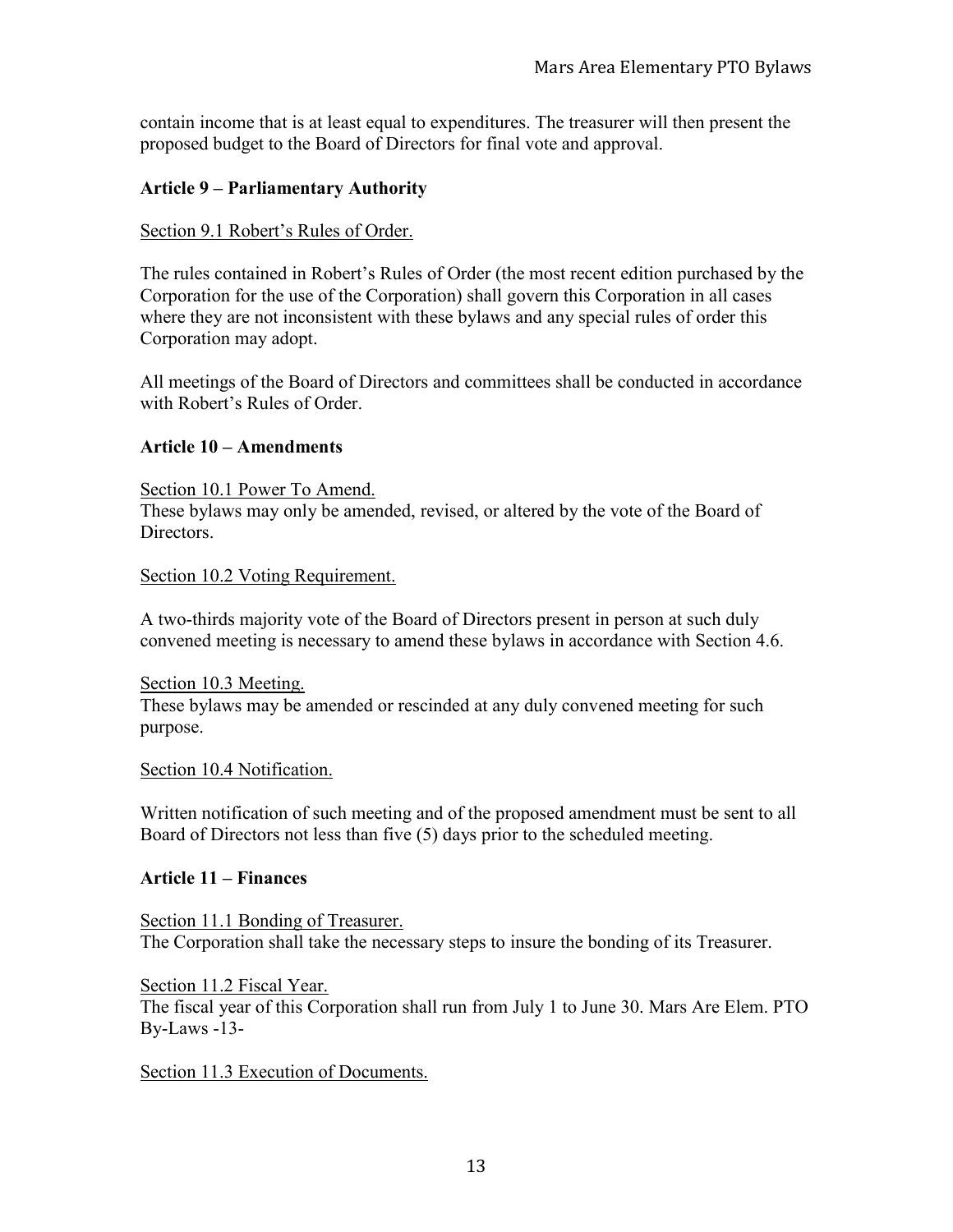A. Contracts – The Executive Board must authorize any officers, agent or agents of the Corporation, in addition to the officers so authorized by these bylaws, to enter into any contract or execute and deliver any instrument in the name of and on behalf of the Corporation, and such authority may be general or confined to specific instances.

B. Checks, Drafts, Signature of Treasurer – All checks, drafts, or orders for the payment of money, notes, or other evidence of indebtedness issued in the name of the Corporation and in such manner as shall from time to time be determined by the Board of Directors; such instruments shall be signed by the Treasurer and countersigned by the President, Vice-President, or Secretary. All such checks, drafts, or orders must be signed by the Treasurer.

C. Deposits – All funds of the Corporation shall be deposited from time to time to the credit of the Corporation in such banks, trust companies, or other depositories as the Board of Directors may select. The Corporation's funds shall be kept only in FDIC insured accounts as per Article 7, Section 7.4.

D. Handling of Cash Transactions. – Two Board of Director members must be present at all times and independently count the funds. The two must then complete and both sign a deposit notice, and then deposit the funds within 24 hours.

#### Section 11.4 Books and Records.

This Corporation will keep correct and complete books and records of account, and will also keep minutes of the proceedings of its Board of Directors and Committees including subcommittees. The Corporation will keep at its principal place of business a register giving the names, addresses, and other details of the Board of Directors and the original or a copy of its bylaws including amendments to date certified by the Secretary of the Corporation, available to each member upon request within thirty (30) days.

#### Section 11.5 Inspection of Books and Records.

All books and records of this Corporation may be inspected by any Board of Directors, or the director's agent or attorney, for any proper purpose at any reasonable time on written demand under oath stating the purpose of the inspection.

#### Section 11.6 Indemnification.

A. The Corporation shall reimburse or indemnify each Board of Director and employee of the Corporation (and of any other corporation which he/she served at the request of the Corporation) for or against all liabilities and expenses reasonably incurred by or imposed upon him/her in connection with or resulting from any claim, action, suit (whether civil, criminal, administrative, or otherwise), or investigation (hereinafter called the "action") in which he/she may become involved as a party or otherwise by reason of his/her being or having been such member of the Board of Directors or employee or by reason of any action taken or not taken whether or not such action or omission to act occurred before or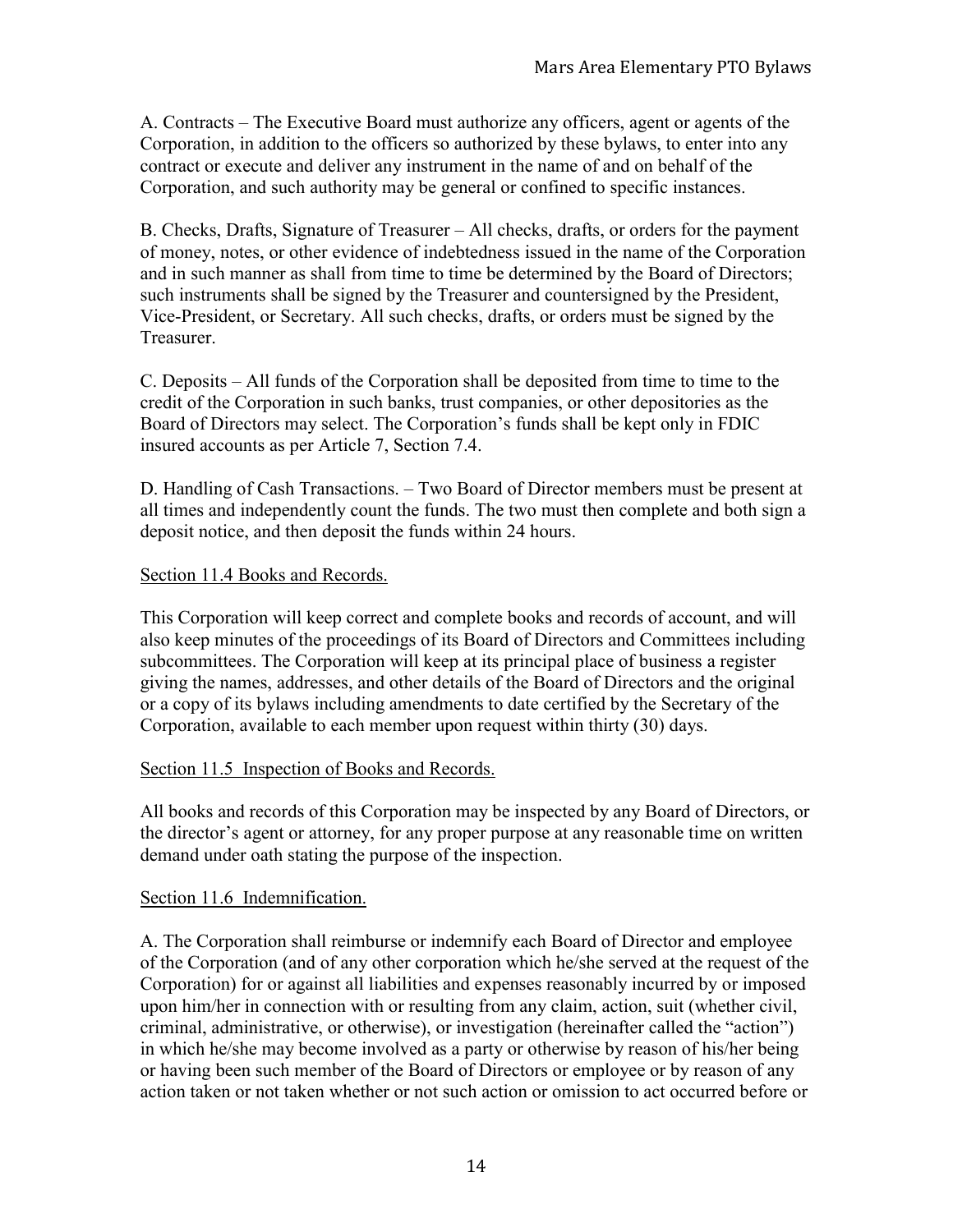after the adoption of this by-law, provided that (1) in respect of any action by or in the right of the Corporation or such other corporation, and (2) in respect of all other actions, such person acted in good faith in what he/she reasonably believed to be in the best interests of this Corporation or such other corporation, and in addition, had no reasonable cause to believe that his/her conduct was unlawful.

B. As used in this bylaw, the term "liabilities and expenses" shall include but not be limited to counsel fees and expenses and disbursements and amounts of judgments, fines or penalties against, and amounts paid in settlement, by a Board of Directors member or employee, but shall not include amounts paid to this Corporation itself (or to such other corporation) unless approved by a court.

C. Where such person has been wholly successful on the merits in such action, or where indemnification of such person has been awarded by a court, he/she shall be entitled to indemnification as of right; otherwise, the Corporation shall reimburse or indemnify him/her only if it shall be determined that such a person has met the standards set forth in paragraph A either (1) by the Board of Directors, acting by a quorum consisting of three directors of the Corporation other than those involved in the action, or (2) if there are not at least three directors other than those involved in the action, by arbitration in accordance with the Rules of the American Arbitration Association or by independent legal counsel, who too shall deliver to the Corporation their written opinion that such person has met the standards set forth in paragraph A.

D. Expenses incurred with respect to any action may be advanced by the Corporation prior to the final disposition whereof, upon receipt of an undertaking by such person to repay any amounts of which it shall ultimately be determined that he/she is not entitled to indemnification.

E. The foregoing right of reimbursement or indemnification shall not be exclusive of other rights to which any such person may otherwise be entitled and, in the event of his/her death, shall extend to his/her legal representatives.

F. The Corporation must maintain insurance to protect any such Board of Director and employee against any liabilities and expenses incurred against him/her in connection with any claim, action, suit, or proceeding.

G. The provisions of this section shall be applicable to claims, actions, suits, or proceedings commencing after the adoption hereof, whether arising from acts or omissions occurring before or after the adoption hereon.

#### **Article 12 – Miscellaneous**

#### Section 12.1 Dissolution of the Corporation.

Upon the dissolution of the Corporation, the Board of Directors shall, after paying or making provisions for the payment of all of the liabilities of the Corporation, dispose of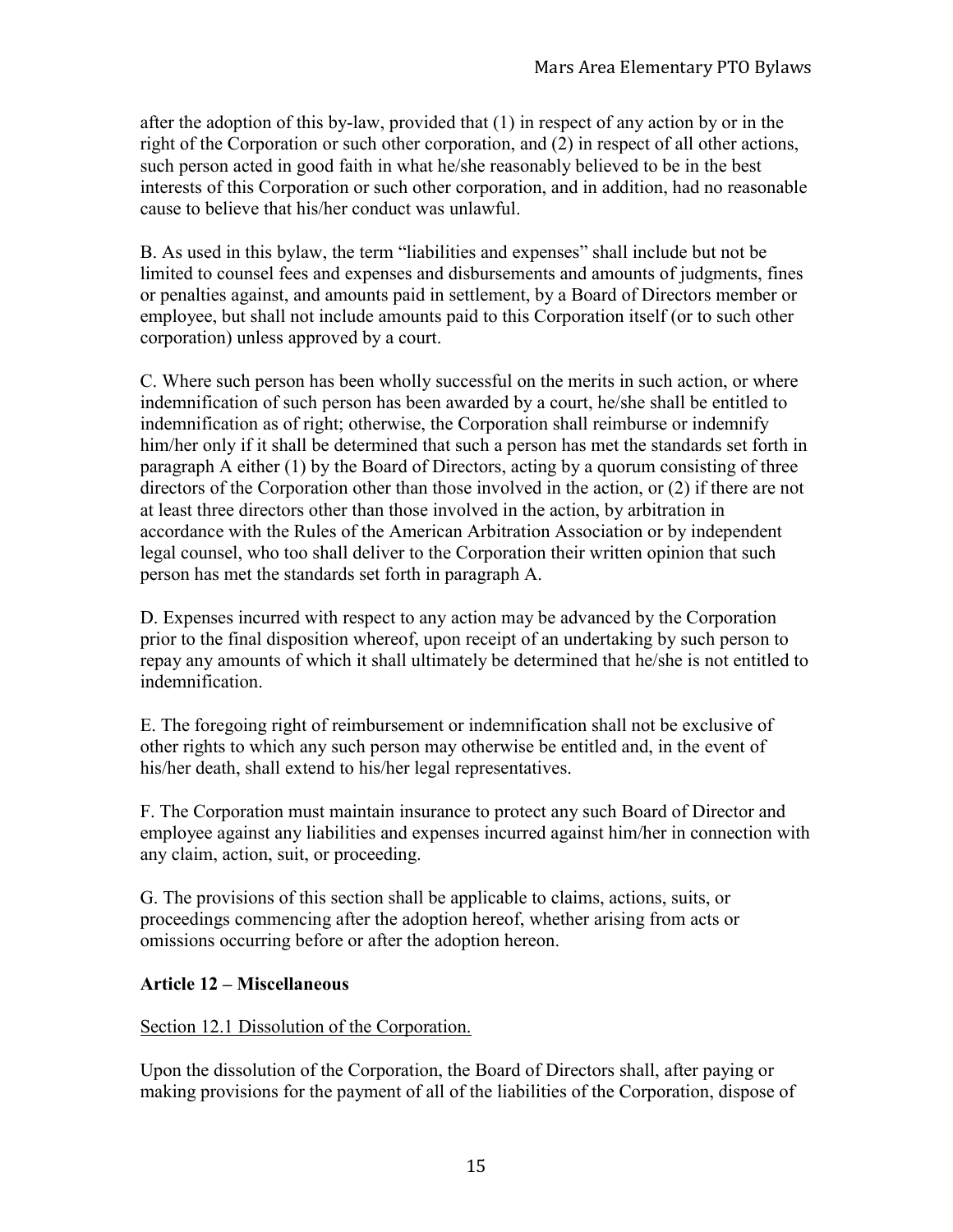all of the assets of the Corporation exclusively for the purpose of the Corporation in such manner, or to such charitable, educational, religious, or scientific purposes as shall at the time qualify as an exempt organization or organizations under section  $501(c)(3)$  of the Internal Revenue Code of 1954 (or the corresponding provision of any future United States Internal Revenue Law), as the Board of Directors shall determine. Any such assets not so disposed of shall be disposed of by the Court of Common Pleas of the County in which the principal office of the Corporation is then located, exclusively for such purposes or to such organizations, as said Court shall determine, which are organized and operated exclusively for such purposes.

In witness whereof, we have hereunto subscribed our names this **23rd day of May, 2016**.

| President      |  |
|----------------|--|
|                |  |
| Vice President |  |
|                |  |
| Treasurer      |  |
| Attest:        |  |
| Secretary      |  |
|                |  |
|                |  |

*Signatures continued on next page*